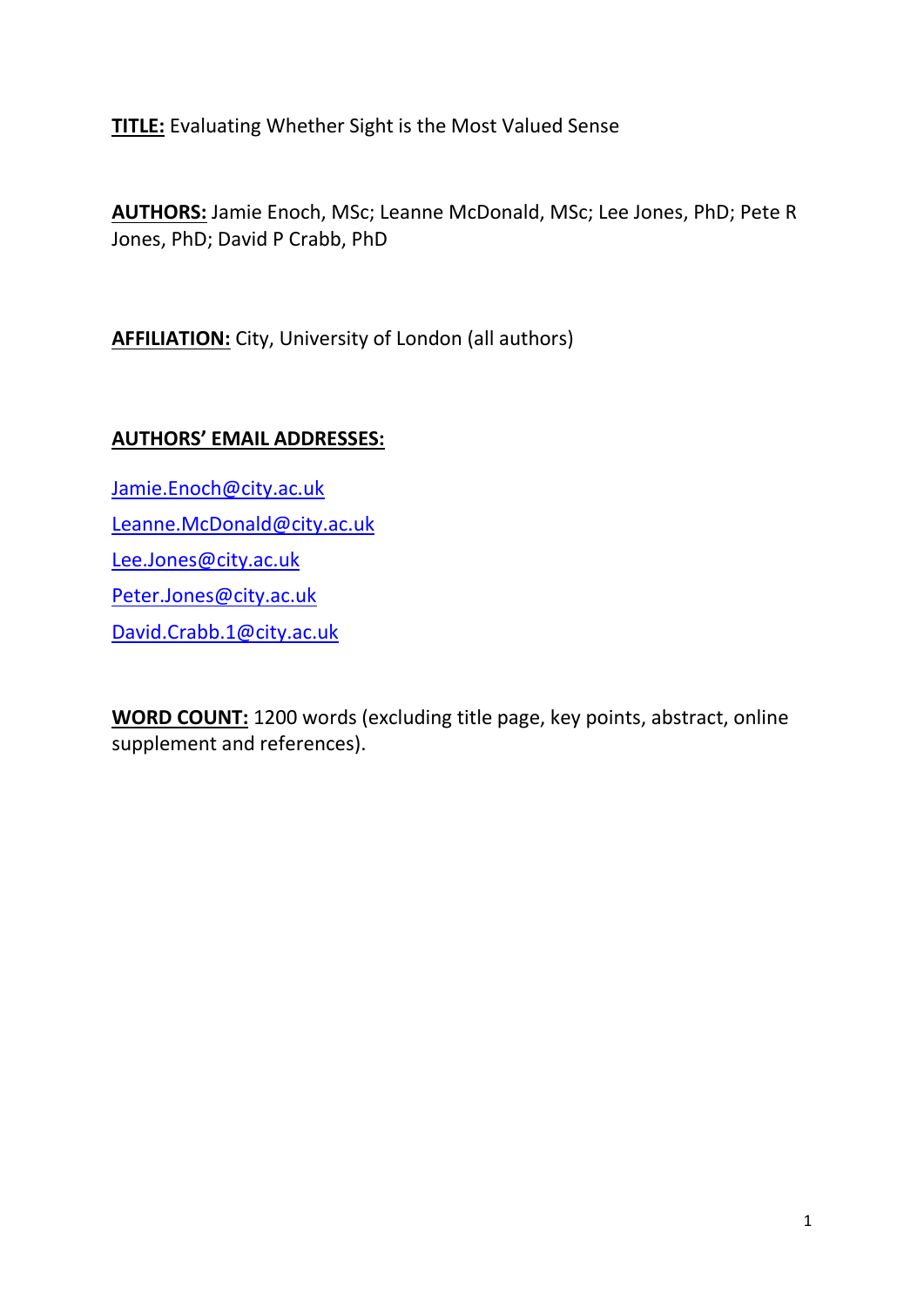## **Key Points**

**Question**: Which sense is most valued by the general public?

**Findings**: This cross-sectional online survey found that sight is the most valued sense, followed by hearing. Participants would, on average, choose 4.6 years of life in perfect health over 10 years of life with complete sight loss. Members of the public valued balance above traditionally recognised senses such as touch, taste, and smell.

**Meaning**: This study provides empirical support for frequent assertions made by practitioners, researchers and funding agencies, that sight is the most valued sense among the general population.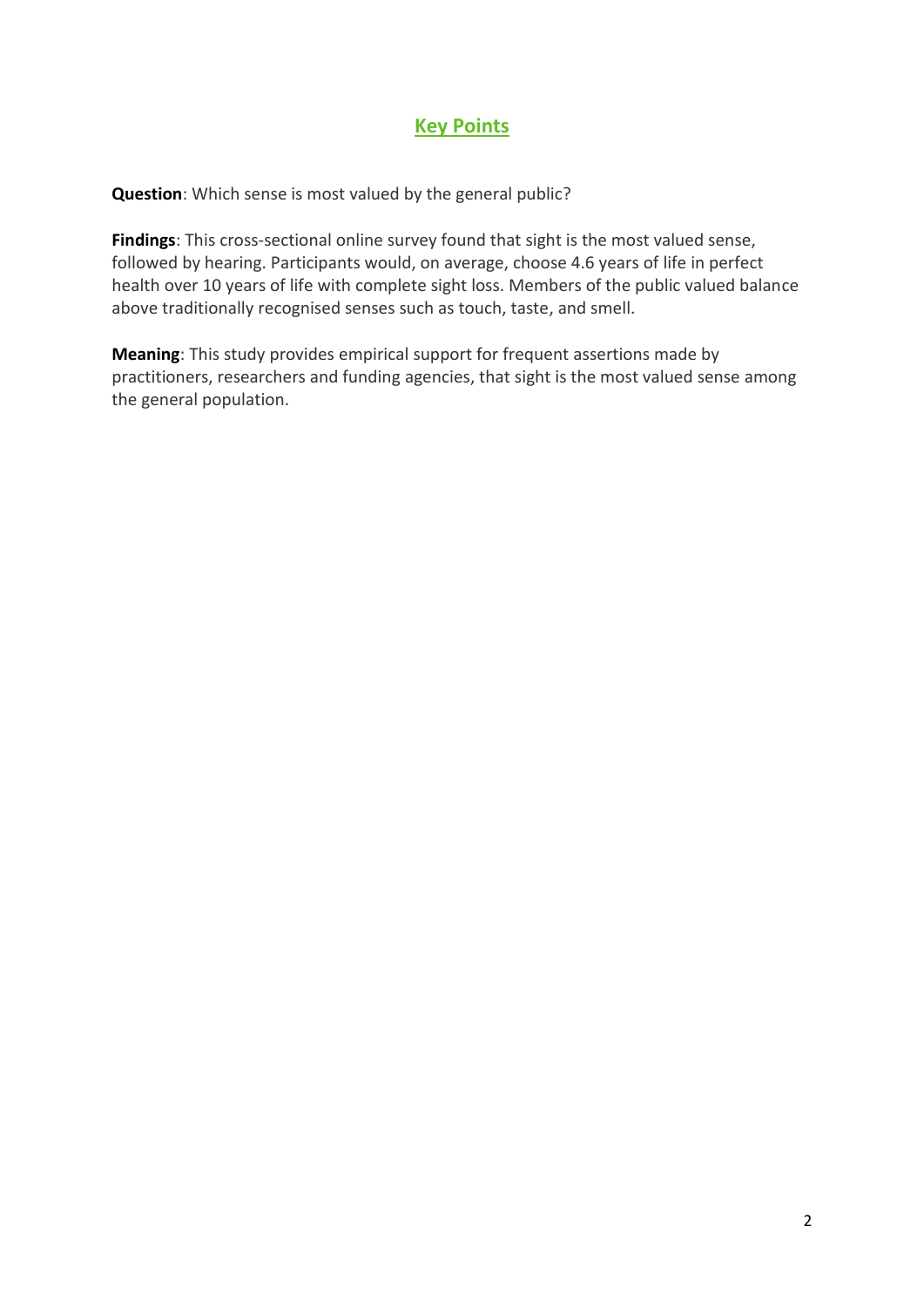# **Abstract**

**Importance:** Sight is often considered to be the sense most valued by the general public, but there is limited empirical data to support this. This study provides empirical evidence for frequent assertions made by practitioners, researchers and funding agencies, that sight is the most valued sense.

**Objective:** To determine which senses are rated most valuable by the general public, and to quantify attitudes towards sight and hearing loss in particular.

**Design:** A cross-sectional web-based survey, conducted through a market research platform (FlexMR), capturing a heterogeneous sample of UK adults.

**Setting:** Online.

**Participants:** 250 UK adults (aged 22-80 years, 56.4% female) were recruited in March 2016.

**Main Outcome(s) and Measure(s):** Participants were first asked to rank the five classical senses (sight, hearing, touch, smell, taste) plus three other senses (balance, temperature, pain), in order of most valuable (8) to least valuable (1). Next, the fear of losing sight and hearing was investigated using a Time Trade-Off exercise. Participants chose between 10 years without sight/hearing, versus varying amounts of perfect health (from 10 to 0 years).

**Results:** 88% of participants ranked sight as their most valuable sense (mean rating = 7.8; 95% CI 7.6-7.9). Hearing was ranked second (mean rating = 6.2; 95% CI 6.1-6.4), and balance third (mean rating = 4.9; 95% CI 4.7-5.1). All three were ranked above the classical senses of touch, taste and smell (Wilcoxon signed-rank tests; all *P*s < 0.05).

The Time Trade-Off exercise indicated that, on average, participants preferred 4.6 years (95% CI 4.2-5.0) of perfect health over 10 years without sight, and 6.8 years (95% CI 6.5-7.2) of perfect health over 10 years without hearing (mean difference between sight and hearing = 2.2 years; *P* < 0.001).

**Conclusions and Relevance:** Among a cross-sectional survey of UK adults from the general public, sight was the most valued sense, followed by hearing. These results suggest people would, on average, choose 4.6 years of perfect health over 10 years of life with complete sight loss, although how this generalizes to other parts of the world is unknown.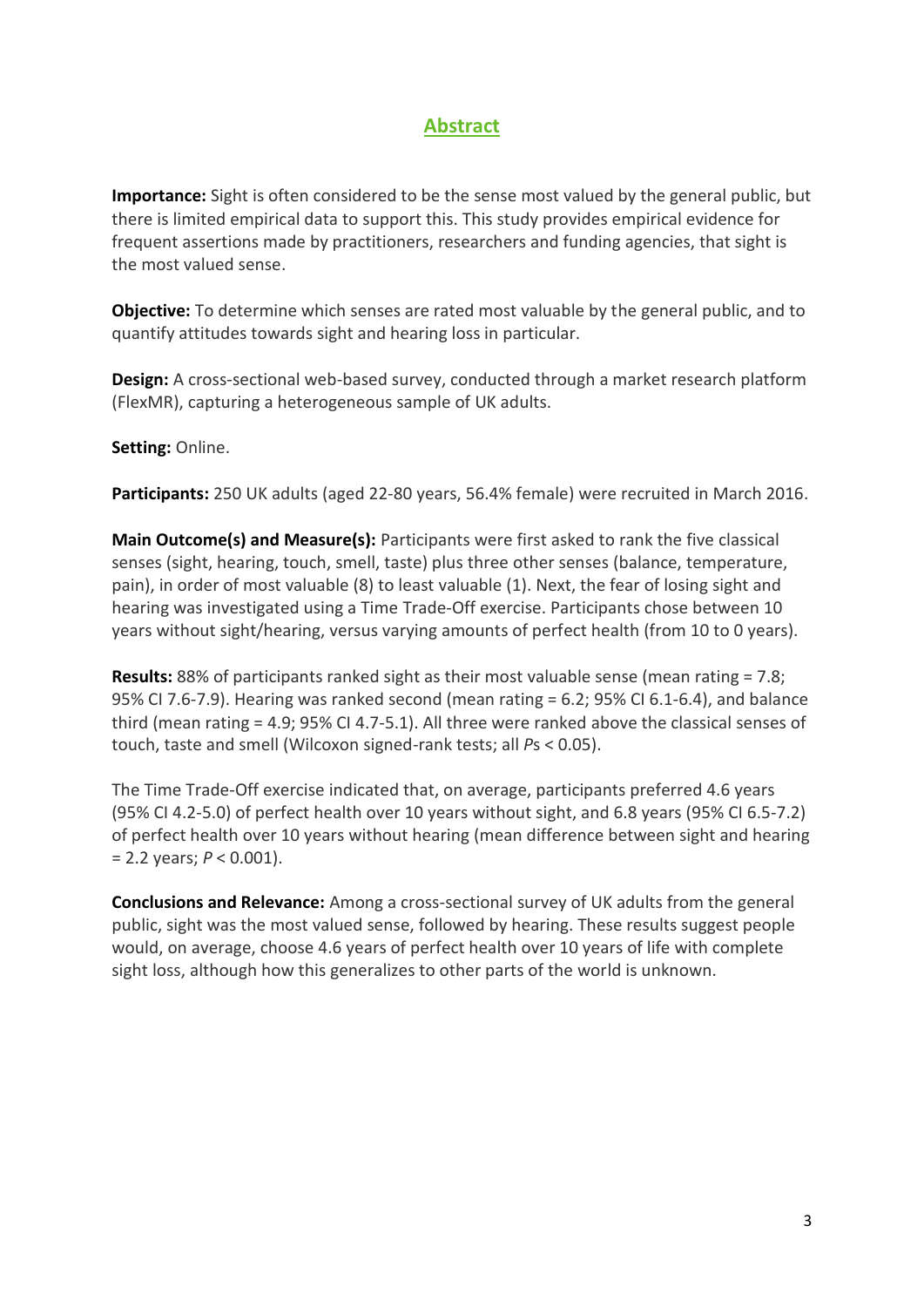### **Introduction**

- Research in the US has shown that members of the public rate sight loss as a greater
- concern than loss of memory, loss of speech/hearing, or chronic health conditions such as
- 4 HIV/AIDS and heart disease.<sup>1</sup> Similarly, a longitudinal clinical study with patients
- experiencing sensory loss has shown that loss of sight and touch cause the greatest
- 6 decreases in quality of life, before loss of hearing, taste and smell. $<sup>2</sup>$  However, the</sup>
- 7 importance of sight relative to other senses has not been systematically investigated in the
- general population in a non-clinical setting. We therefore conducted a survey to determine
- which senses are rated most valuable by a cross-section of the public, and quantified
- attitudes towards sight and hearing loss in particular using a Time Trade-Off (TTO) exercise.
- 

## **Methods**

- This study was approved by the City, University of London School of Health Sciences'
- Research Ethics Committee. Informed written consent was obtained from all participants
- before enrolment. An online survey was delivered by an independent market research
- company, FlexMR (FlexMR Ltd, Milnthorpe, UK), who were contracted by the research team
- specifically to disseminate the survey and collate responses. FlexMR sampled 250 UK-based
- adults in March 2016 (median (range) age: 50 (22-80) years; 56.4% female). The participants
- were selected from a pool of UK-based individuals who had previously registered to receive
- survey invitations from FlexMR, and were entered into a prize draw as compensation.
- Participants' socio-demographic characteristics were collected (eTable1). The survey was
- open to individuals who may have had a sensory impairment themselves, or within their
- family. Ninety participants (36%) reported chronic conditions of some kind, with three
- 24 participants reporting long-term eye conditions, and one participant reporting deafness.
- This study adopted a broader definition of senses than the five "classical" senses defined by
- Aristotle, including also balance (equilibrioception), pain (nociception), and temperature
- (thermoception). Participants were first asked to rank eight senses (*sight, hearing, touch,*
- *smell, taste, balance, temperature* and *pain*), in order of most valuable ('8') to least valuable
- 29  $(1')$ . Next, fear of losing sight and hearing was investigated using a TTO exercise.<sup>3</sup>
- Participants chose between 10 years without sight/hearing ('Life A') versus varying amounts
- of perfect health, in one-year decrements from 10 to 0 years ('Life B'). This allowed for
- calculation of the number of years without sight or hearing that a participant would trade
- for perfect health over a 10-year period. Differences in years traded between groups were
- then analysed using Wilcoxon rank-sum and Kruskal-Wallis tests.
-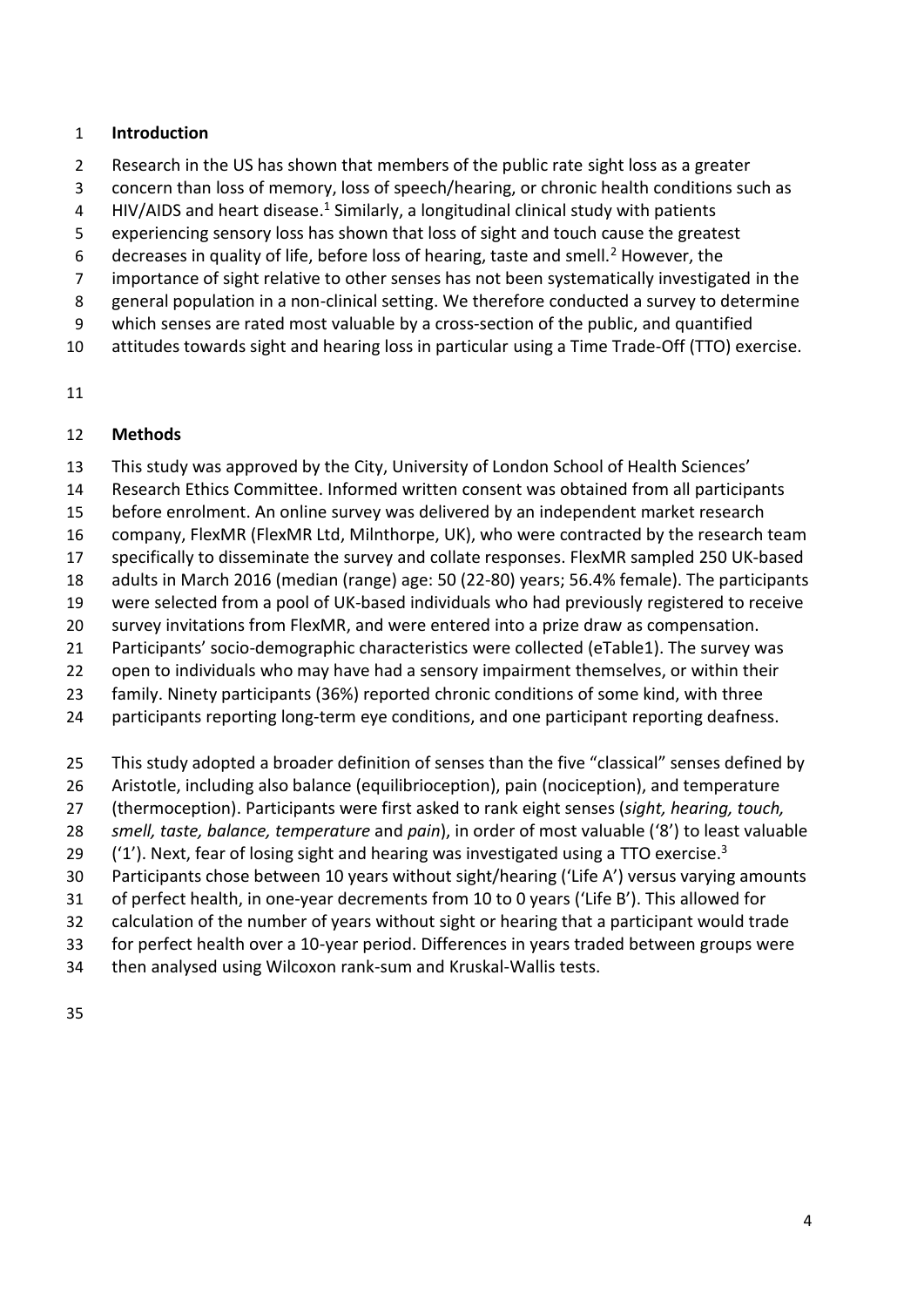#### **Results**

- As shown in Figure 1, 88% (95% CI 82-94%) of participants ranked sight as their most
- valuable sense (mean rank = 7.8; 95% CI 7.6-7.9). Hearing was ranked as the second-most
- valuable sense (mean rank = 6.2; 95% CI 6.1-6.4), but was rated as significantly less valuable
- than vision (*P<*0.001). Balance was ranked as the third-most valuable sense (mean rank =
- 4.9; 95% CI 4.7-5.1), above the three classical senses of touch, taste and smell (all *P<*0.05).
- In the TTO exercise, participants, on average, chose 4.6 years (95% CI 4.2-5.0) of life in
- perfect health over 10 years of life with complete sight loss, and 6.8 years (95% CI 6.5-7.2) of
- 44 life in perfect health as an alternative to 10 years of life with complete hearing loss. This
- means that over a 10-year period, participants were prepared to sacrifice 5.4 years without
- sight (95% CI 5.0-5.8) and 3.2 years without hearing (95% CI 2.8–3.5) in order to remain in
- perfect health (mean difference between sight and hearing = 2.2 years; *P*<0.001). 15% of
- participants chose death (0 years of Life B) over 10 years with complete sight loss, and 6% of
- participants chose death over 10 years with complete hearing loss (Figure 2).
- Men were willing to sacrifice almost one year more without sight than women in exchange
- for perfect health (mean difference = 0.94 years; *P* = 0.032) (Figure 2B/2C). There were no
- statistically significant differences in the number of years without sight that participants
- would give up based on age-group (*P* = 0.610); family history of sensory impairment (*P* =
- 0.172); or having a chronic health condition (*P* = 0.481). For hearing, people with a family
- history of sensory impairment would give up significantly *fewer* years without hearing than
- those with no family history of sensory impairment (mean difference = -1.46 years; *P* =
- 0.002). Participants with chronic conditions would give up fewer years without hearing than
- those with no chronic conditions (mean difference = -0.56 years; *P* = 0.041). There were no
- statistically significant differences in the number of years without hearing that participants
- would give up based on age (*P* = 0.463) or sex (*P* = 0.436).
- 

## **Discussion**

- The results suggest that sight is the most valued sense, followed by hearing. This is
- consistent with convergent evidence from linguistics, showing that vision-related words
- 65 dominate the English lexicon.<sup>4</sup> Balance was also ranked highly: as the third most important
- sense, ahead of the classical senses of touch, taste and smell. This is consistent with
- empirical evidence showing that balance impairments, and their impact on mobility and
- 68 daily activities, can be a key factor in reduced quality-of-life.<sup>5</sup> This shows that the five
- classical Aristotelian senses do not comprise the most valued senses.
- The TTO exercise showed that people would choose an average of 4.6 years of perfect
- health over 10 years without sight, and 6.8 years of perfect health over 10 years without
- hearing. Male participants opted to sacrifice almost one year more without sight than
- female participants. Interestingly, men's higher valuation of sight in this study does not
- reflect real-world healthcare-seeking behavior, with evidence that men are more likely than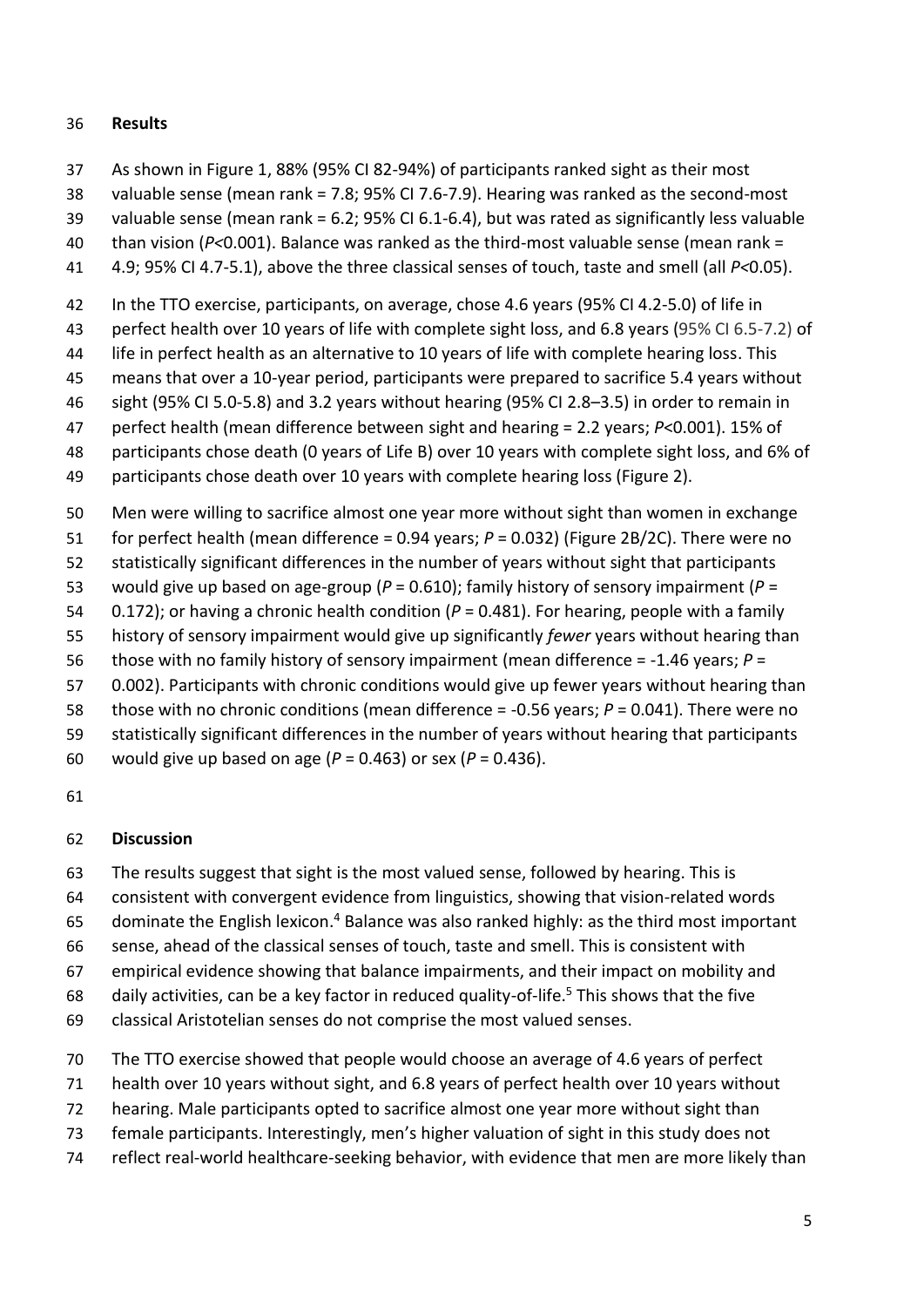- women to risk neglecting their eye health. For example, individuals presenting with late-
- 76 stage glaucoma are 16% more likely to be male.<sup>6</sup>
- Regarding hearing loss, those with chronic conditions would give up fewer years without
- hearing than those with no chronic condition. This accords with theory on 'focusing effects',
- whereby healthy individuals, when asked to focus on the perceived impact of a disease or
- disability, frequently overestimate its negative impact on their quality of life and disregard
- the many other contextual factors which could mitigate its impact, such as the possibilities
- 82 of adaptation.<sup>7</sup> However, a similar pattern was not found for sight loss; those with chronic
- conditions sacrificed only marginally fewer years without sight, demonstrating that sight is
- valued similarly highly by those with and without existing chronic health conditions.

### **Limitations and Future Work**

- These results may be specific to the UK population, rather than universally applicable. The
- survey was novel but not formally validated. Moreover, despite efforts to recruit a broadly
- representative sample of the UK population, we cannot rule out potential bias introduced
- by drawing on a market research company's participant pool. Additionally, we did not
- collect data on ethnicity of our participants.
- Furthermore, following longstanding tradition, this study considered the senses as discrete
- systems. However, sensory impairments are often comorbid; for example, many forms of
- 94 eye-disease are also associated with hearing loss<sup>8</sup> or vestibular dysfunction.<sup>9</sup> Future work
- should consider the public's concerns around multi-sensory impairments, for example by
- using the sorts of Time-Trade-Offs described in the present work (e.g. years of sight and
- hearing loss together, traded off against sight and balance loss together). Such research
- would be valuable given the growing prevalence of multi-sensory loss in globally aging
- 99 populations.<sup>10</sup>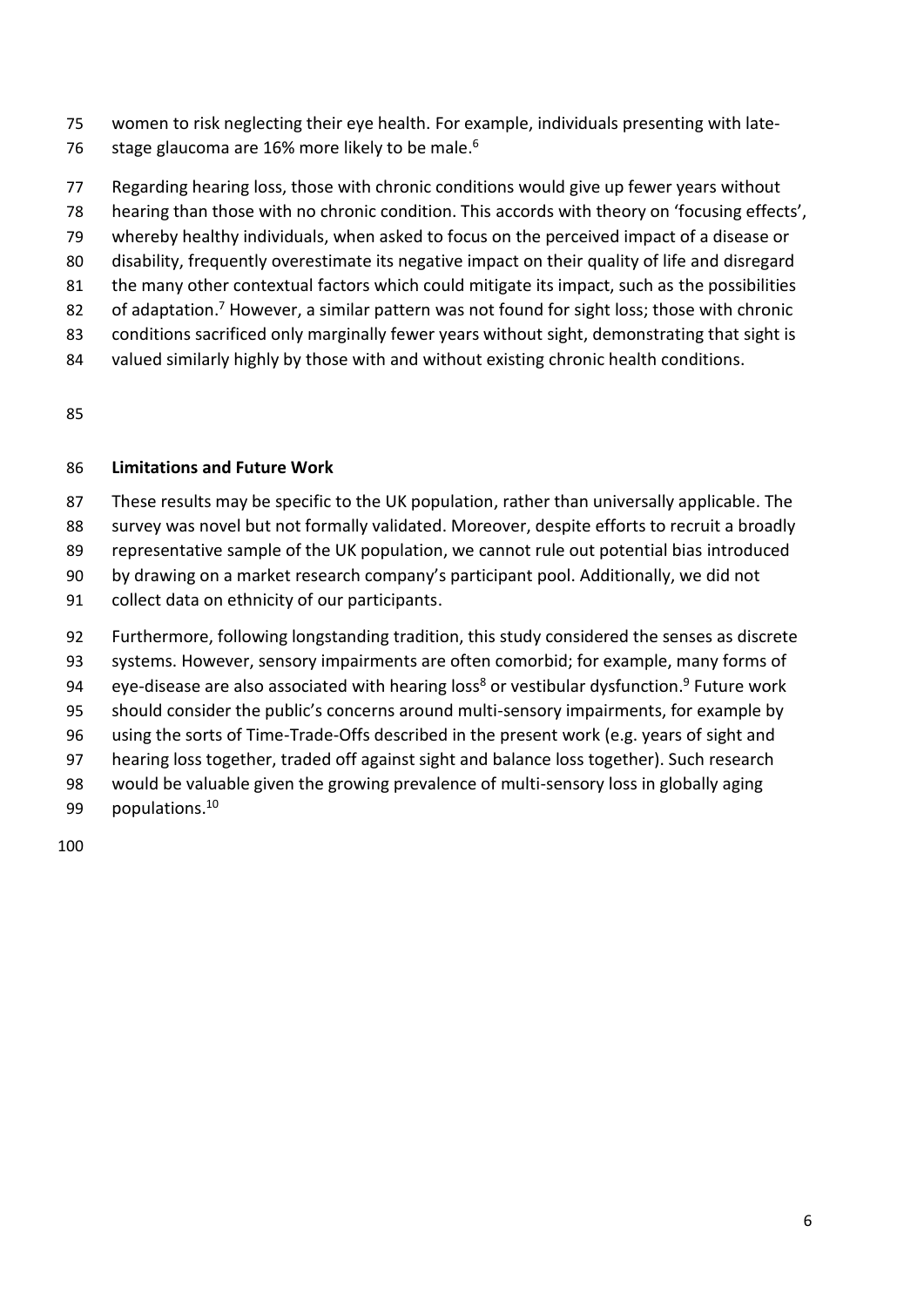**Online-Only Supplement** - eTable1. Characteristics of study participants (N = 250), including years without sight and without hearing sacrificed by group

|                           |           | Years (95% CI)                                      |                    | Years (95% CI)                                            |                      |
|---------------------------|-----------|-----------------------------------------------------|--------------------|-----------------------------------------------------------|----------------------|
| Variable                  | N(%)      | Years without sight<br>traded for perfect<br>health | P value<br>(sight) | <b>Years without hearing</b><br>traded for perfect health | P value<br>(hearing) |
| All participants          | 250 (100) | $5.4$ (5.0 - 5.8)                                   | N/A                | $3.2$ (2.8 - 3.5)                                         | N/A                  |
| Age, y                    |           |                                                     | 0.61               |                                                           | 0.46                 |
| $22 - 40$                 | 79 (32)   | $5.6(4.6 - 6.0)$                                    |                    | $3.3(2.7 - 4.0)$                                          |                      |
| 41-60                     | 101(40)   | $5.3(4.7-5.9)$                                      |                    | $2.9(2.4 - 3.5)$                                          |                      |
| 61-80                     | 70 (28)   | $5.6(4.9 - 6.4)$                                    |                    | $3.3(2.6 - 3.9)$                                          |                      |
| Sex                       |           |                                                     | $*0.03$            |                                                           | 0.44                 |
| Female                    | 141 (56)  | $5.0(4.5 - 5.5)$                                    |                    | $3.1(2.6 - 3.6)$                                          |                      |
| Male                      | 109 (44)  | $5.9(5.3 - 6.5)$                                    |                    | $3.3(2.7 - 3.8)$                                          |                      |
| Marital status            |           |                                                     | 0.10               |                                                           | 0.16                 |
| Single                    | 42 (17)   | $6.1(5.2 - 7.0)$                                    |                    | $4.1(3.0 - 5.2)$                                          |                      |
| Married                   | 134 (54)  | $5.3(4.7 - 5.8)$                                    |                    | $3.0(2.5 - 3.5)$                                          |                      |
| Living with partner       | 40(16)    | $4.8(3.9 - 5.7)$                                    |                    | $3.0(2.3 - 3.7)$                                          |                      |
| Divorced                  | 27(11)    | $5.2(3.8 - 6.5)$                                    |                    | $2.4(1.3 - 3.6)$                                          |                      |
| Widowed                   | 7(3)      | $7.9(5.1 - 10.7)$                                   |                    | $4.6(1.1 - 8.0)$                                          |                      |
| <b>UK Education level</b> |           |                                                     | 0.36               |                                                           | 0.45                 |
| No formal qualifications  | 7(3)      | $5.0(2.3 - 7.7)$                                    |                    | $1.1(-0.2 - 2.5)$                                         |                      |
| <b>GCSE</b> or equivalent | 65 (26)   | $4.8(4.0 - 5.5)$                                    |                    | $3.2(2.5 - 4.0)$                                          |                      |
| A Level or equivalent     | 49 (20)   | $5.3(4.4 - 6.2)$                                    |                    | $3.3(2.4 - 4.2)$                                          |                      |
| Undergraduate degree      | 88 (35)   | $6.0(5.3 - 6.7)$                                    |                    | $3.3(2.7 - 4.0)$                                          |                      |
| Postgraduate degree       | 34(14)    | $5.3(4.1 - 6.4)$                                    |                    | $3.0(2.0 - 4.0)$                                          |                      |
| Other                     | 7(3)      | $5.3(2.3 - 8.2)$                                    |                    | $2.4(0.7 - 4.2)$                                          |                      |
| Religion                  |           |                                                     | 0.74               |                                                           | 0.40                 |
| No religion               | 117(47)   | $5.6(5.0 - 6.1)$                                    |                    | $3.0(2.4 - 3.5)$                                          |                      |
| Religion                  | 128 (51)  | $5.3(4.7 - 5.8)$                                    |                    | $3.3(2.8 - 3.8)$                                          |                      |
| Prefer not to say         | 5(2)      | $5.0(1.0 - 9.0)$                                    |                    | 4.2 $(-0.3 - 8.7)$                                        |                      |
| Chronic conditions        |           |                                                     | 0.48               |                                                           | $*0.04$              |
| Yes                       | 90 (36)   | $5.2(4.6 - 5.9)$                                    |                    | $2.8(2.1 - 3.4)$                                          |                      |
| No                        | 160 (64)  | $5.5(5.0 - 6.0)$                                    |                    | $3.4(2.9 - 3.8)$                                          |                      |
| Family history of sensory |           |                                                     | 0.17               |                                                           | $**0.002$            |
| impairment                |           |                                                     |                    |                                                           |                      |
| Yes                       | 37(15)    | $4.8(3.7 - 5.9)$                                    |                    | $1.9(1.2 - 2.7)$                                          |                      |
| No.                       | 213 (85)  | $5.5(5.1 - 5.9)$                                    |                    | $3.4(3.0 - 3.8)$                                          |                      |